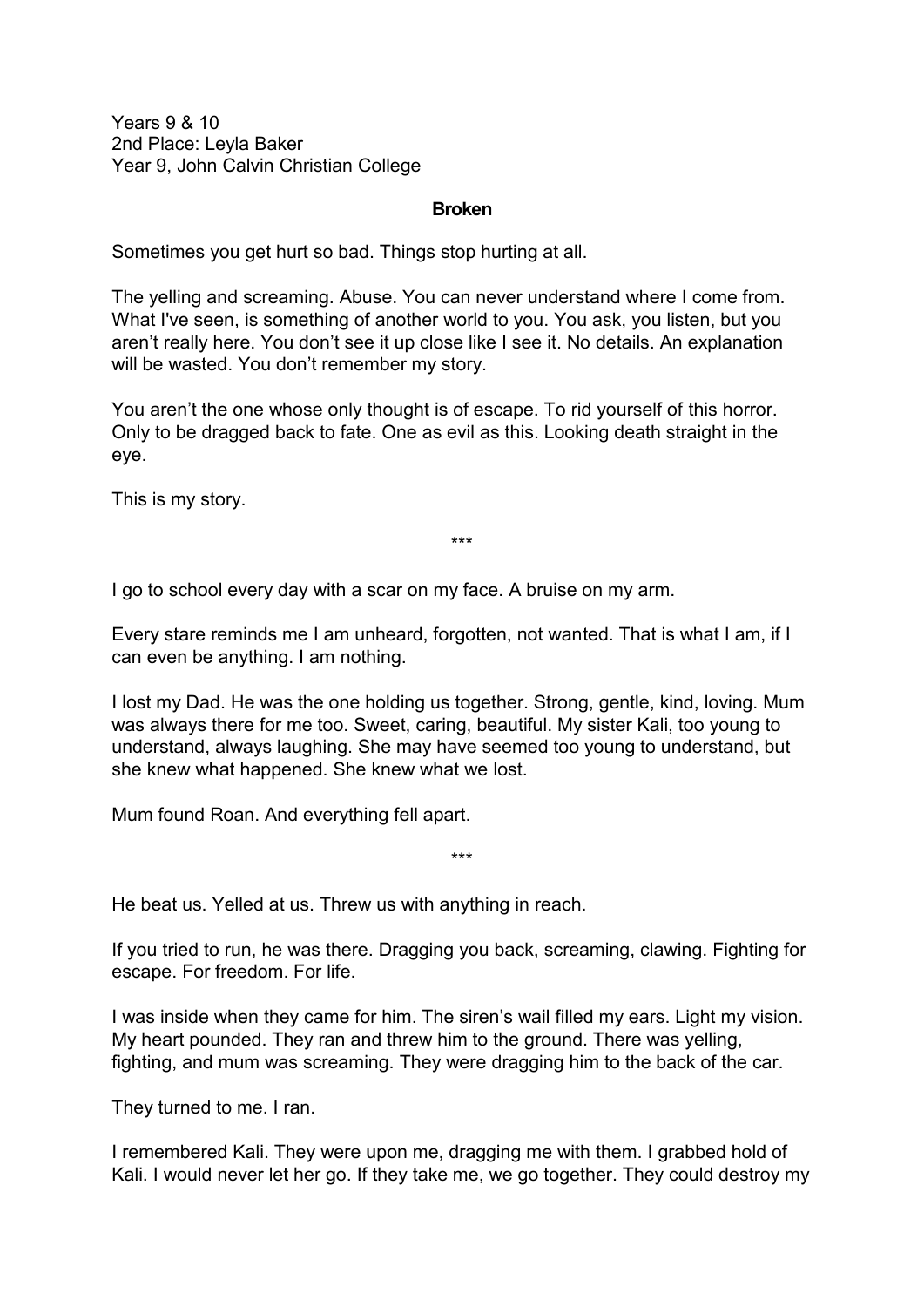life, take my parents, my faith, my hope. But they would not take the one person whom I love. They helped me to the car. I still heard my hysterical mother. But worst, I could still feel them ripping Kali away.

\*\*\*

Stealing the one thing I love.

I fell deep within myself. Drawn into a box of pain and misery.

I could see them talking, but I didn't hear. They couldn't save me from what I was experiencing. Who could? They were trying to help; I could see that. But asking questions and forcing me to be in session with my Mum didn't change anything. Everything was a never-ending cycle. Mum would try to be the perfect Mum. But gifts, smiles and hugs couldn't blur what I had seen. Kali saw through the act too. Mum could barely come near her before she would burst into tears and I had to calm her down. Kali would reach for me and I would snuggle her close. I had someone to count on, in this heartache. I could see her once a week, along with my mother. I had the choice whether to go or not. But I couldn't choose not to go. Kali would never forgive me. And I knew what it feels like to be abandoned.

\*\*\*

They sent me to a foster home.

Their names were Justin and Helen. Looks of sympathy, glances of concern. Wasted words of comfort. The walls kept growing around me. The fortress of indifference. I will not care. I will not love. The cost is too great, the pain too deep. I knew they didn't love me. I could see that they only had me to boost their pride, to boast in their accomplishments. I heard them talking to the neighbours about what a pleasure I was to them, and how it made 'us' feel like a family, when at night I could hear Helen complain.

I was just a piece in their game. The game of wealth. Of pride. Of self-absorbance and arrogance. It made me sick with anger. The anger burned inside me. The wolf was prowling its cage. Clawing for a way out. The desire for freedom. It took all my strength to control myself. I knew that if I lose myself now, it'll be too late.

People saw me as the abused girl. The girl who didn't feel anything. Maybe if they looked closer, they would see how much it has destroyed me. Into making me never feel again.

\*\*\*

I lost it that day.

The wolf escaped, destroying everything and everyone in its path. It tore. Growled. Killed.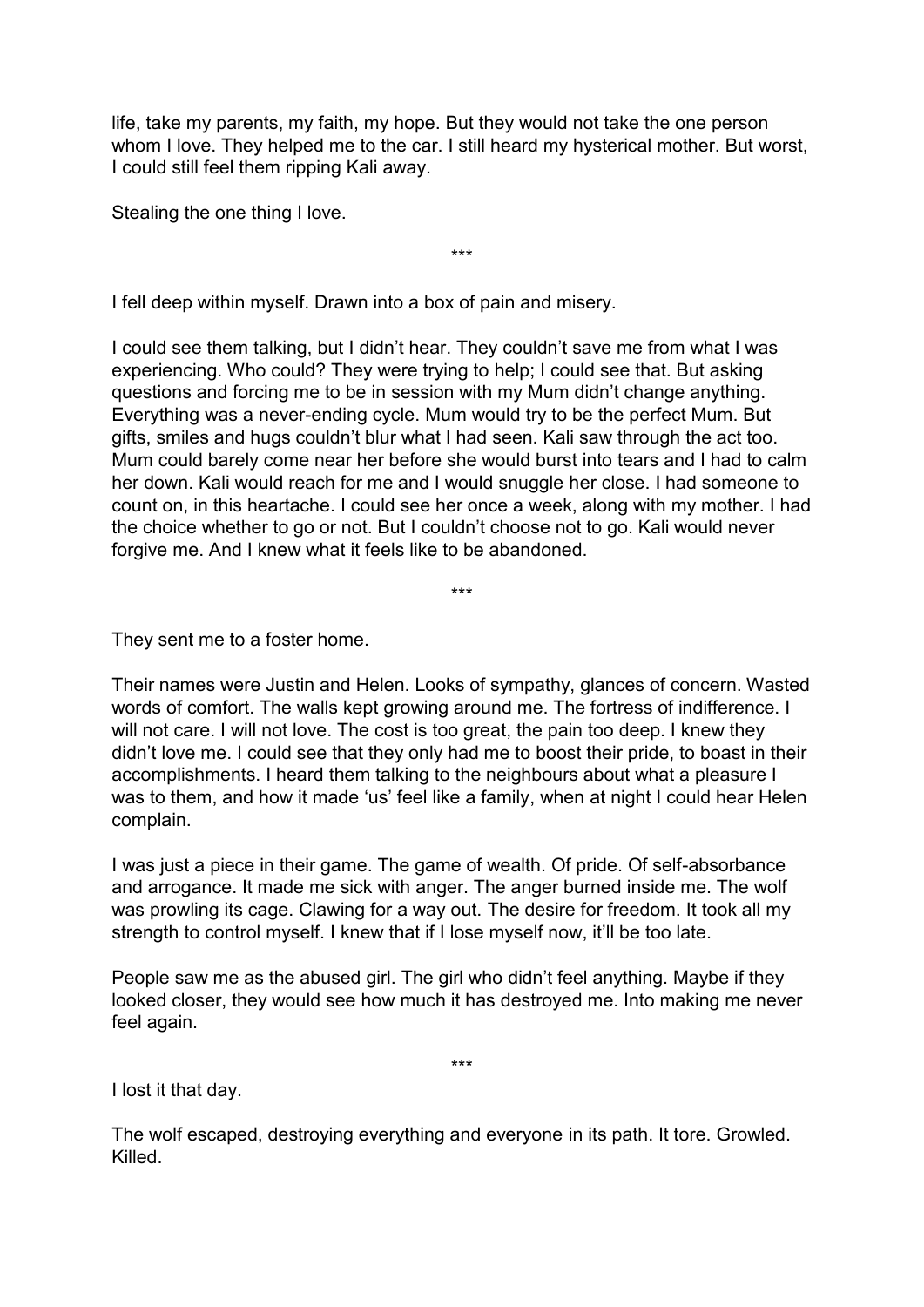I saw Roan hitting mum. Anguished screaming escaped my mouth. I was being torn away from Kali. Never to be seen again.

I was being pulled backwards, kicking.

Someone was screaming: "NO! STOP IT!!"

I realised it was me.

"I HATE YOU! I HATE YOU!" I was hysterical. "Don't take her away . . ." I sobbed.

"Please . . . she's all I have left."

I stepped out of the car. Day 17, house three. Third time lucky? I had already been thrown out of two too many houses, and it hurt. No, it didn't hurt. I didn't feel. I was in my own secluded box. Away from all pain. Sorrow. Heartache. Deeper and deeper I fell. Building more walls around me as I went. No one was going to be able to hurt me now. No one was going to be able to get me out.

\*\*\*

The days were getting darker. There was no silver lining, not even a brief shine. It was midnight and nightmares all the time. I didn't feel anything. I just wanted to have everything back to the way things were. I wished that I could see my mum smile again, and feel my sister put her arms around me. I wanted to go back to what we had. I wanted to be able to tell my sister that I love her.

\*\*\*

But who will be there to tell me?

A lady opened the door. She had kind eyes, sparkling with hope. A calm smile, making you believe everything was okay.

"Hello Frankie. My name is Nadia."

Her feminine voice was kind and slightly accented. And, without meaning to, I found myself liking her. She welcomed me into the house, and I followed. She led me to my room. I felt unsure. I have never felt safe before. Always watching, always alert. It's forever put me on edge. But now I was unsure. Could I be right to call this place home?

\*\*\*

Slowly, slowly, the sun began to come up.

It seemed as though, finally; I was safe. I wouldn't have to be pulled off my feet and thrown to the ground. Now I could secure my feet.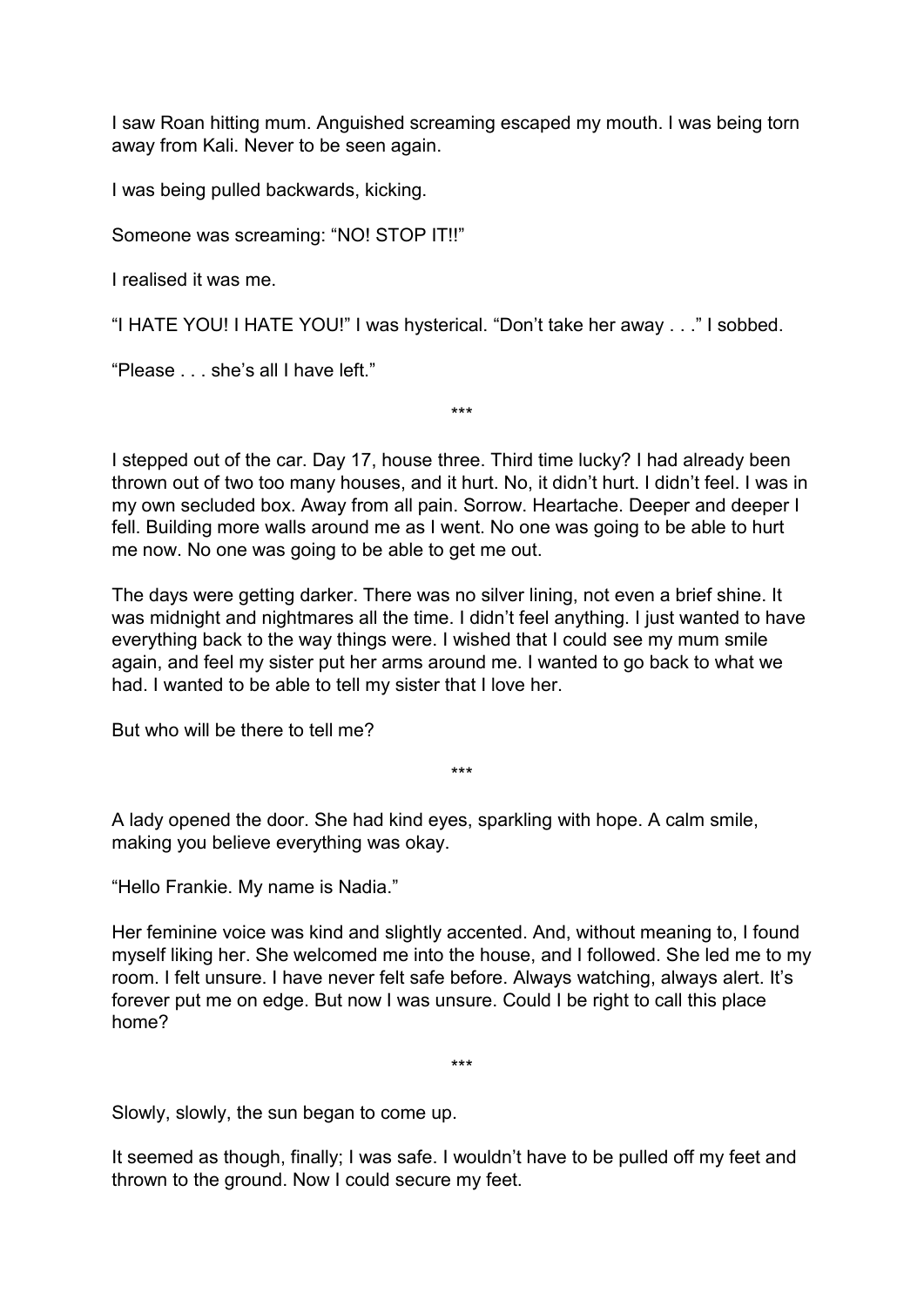Light was covering the shadows. The wolf, previously prowling, was now fleeing. Almost gone. The weather was warmer. Buds were sprouting. Buds of hope. I could welcome spring. Slowly trusting this new life.

\*\*\*

"Frankie! Come see what I got for you!" Nadia called from downstairs. I found her seated on the living room couch. She patted the spot next to her; I took a seat. She handed me a box. Inside was a mug.

## *Glass shatters. Mum screams.*

*"You think I care about your stupid mug?! I swear! I will KILL you!" Roan is yelling. I'm shaking. I watch as Mum breaks down. She's sobbing and covering her head in her hands. Trying to get away from the one thing that destroyed us all.*

"I DON'T CARE ABOUT THE STUPID MUG!!" I screamed. "I HATE YOU!! I HATE YOU!!" I was trembling; pushing her away from me. She reaches out. "DON'T TOUCH ME!!" I kicked and yelled. Then ran.

I wanted someone to tell me it was going to be okay. To tell me that they loved me. Tell me that I wouldn't always be alone. That I would have a Mummy that will take care of me and comfort me. Because I couldn't do it all alone.

Someone was crying. I stopped running. Slowly, I made my way back. Nadia was sobbing on the couch, clutching the present. She turned towards me, tears staining her face. She got up, turned and walked away.

I heard her in the kitchen. I knew she was calling the man to take me away. The world around me was crumbling, falling away into an eternal hole of darkness. I was breaking, tearing in two. And this time, nothing would be able to put me back together.

\*\*\*

I was broken.

The car pulled up in the driveway. I knew Nadia was going to tell me I must go. I turned to her. I wanted to tell her I'm sorry. Tell her that my brokenness was controlling me. But I knew that it was too late. I couldn't be heard. I was unseen, unloved.

I turned to the window, ready to take on my inevitable fate.